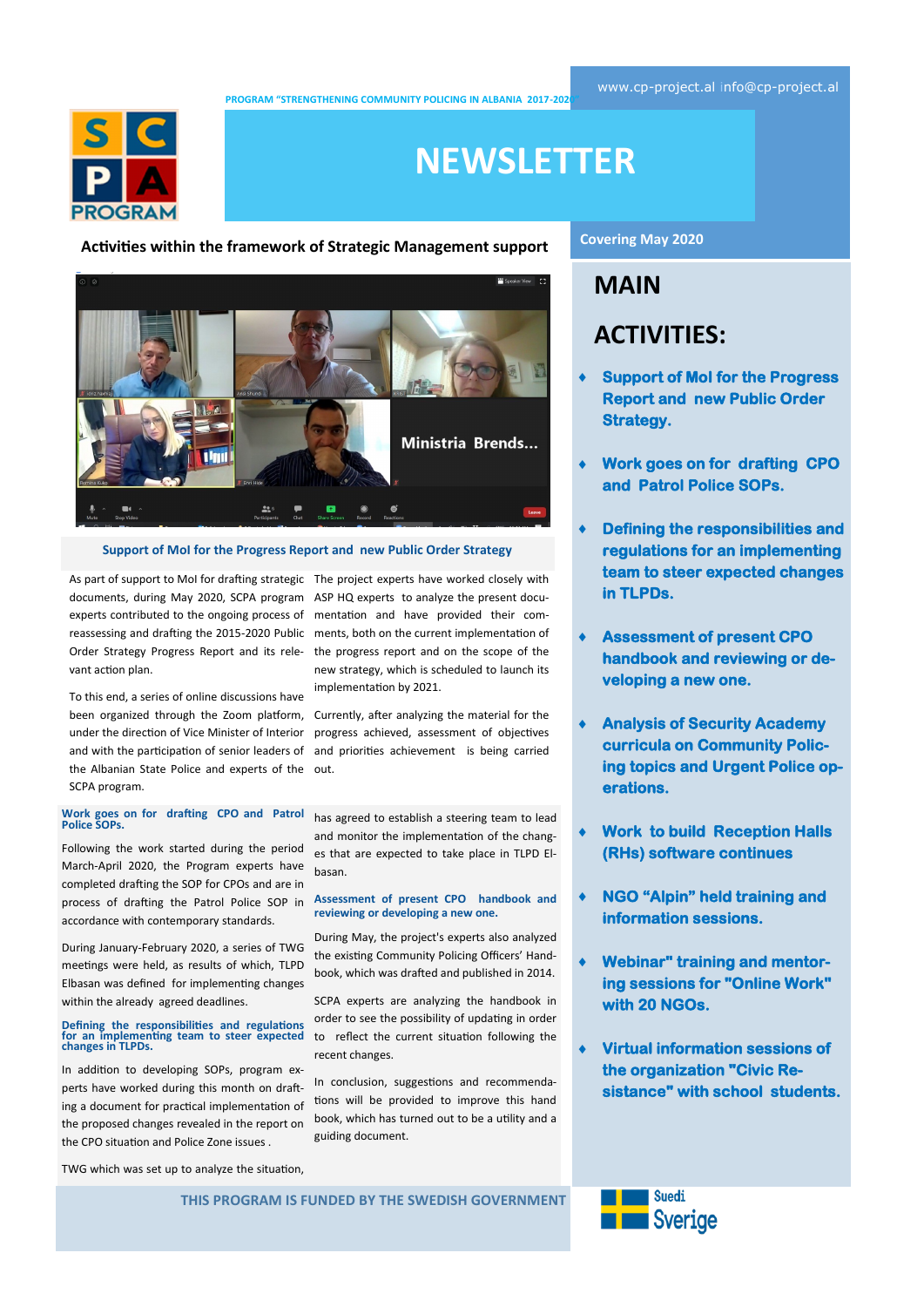# **NEWSLETTER –MAY 2020**

#### **Analysis of Security Academy curricula on Community Policing topics and Urgent Police operations.**

Following the agreed work plan with the Investigation.

JWG and experts from the Academy of Security, the SCPA International Police expert The forementioned experts have discussed and the local one have continued during on the present curricula and modules that May 2020 to screen and analyze the present curricula of the Police College and of the Faculty of Security and Investigation, (bachelor level).

There are organized several online meetings via "Zoom" platform, with programme experts and and lecturers/experts of the Police College and Faculty of Security and

deal with Community Policing and Urgent Police operations.

During this stage, experts are in proces of developing a draft of present situation analysis to be followed by recommadations and suggestions for feasible updates and improvements

### **Work to build Reception Halls (RHs) software continues**

for a normal uninterrupted work for developing Citizens' Reception Halls (RHs) software. During May, the tasks were performed **Approving Module:** It is completed the according to all forecasts. The main work was invested on development of backend functions for the Approving Role and the configurations of the Cybernetic Platform.

The installation of the SSL certificate that was foreseen for these two weeks, will be done by completion of the whole system as there is a special procedure for its generation.

This certificate will be generated by the Police IT, based on the final parameters of the CSO system and will then be installed by the contracted DevOps.

PMT has made all the necessary preparations The basic tasks have been performed as follows:

> uploading of office applications (backend) and uploading of employees applications (backend)

> **Connections with other systems:** Connection to webservice (SOAP) with DPGJC system for Online consultation with the Civil Registry as well as connection with Local Database (JDBC), for reading data of citizens located in TIMS database, in case it disconnects the GDCR system.

> **In the DevOps Tools module:** HA-Proxy is installed and configured to balance requirements (Load Balancer); The installation of the Master Couber in 2 Servers is done.

#### **Activities within the Domestic Violence component**

Regarding the domestic violence component, This document was drafted to assist Albanian during April-May the EMP DV expert worked in two directions:

- Drafting the monitoring plan for the implementation of the DV legislation in Elbasan and Kukes TLPDs.
- Drafting the training calendar for the remaining Local Police Directorates for risk assessment and new legislation on Domestic Violence.

These documents are developed in order to respond to the needs of the DV sectors in the Local Police Directorates and in accordance with the guideline document for the state police entitled "Approach to prevent domestic violence", a comprehensive study completed in May 2019 and approved by the Joint Working Group (GPP) in that period.

State Police officers and serves them as a guiding tool for the steps they must take to strengthen their role in preventing domestic violence in Albania.

The drafting of the monitoring plan and training calendar is a necessity to monitor the work of the police in the field on their aspects and activities in relation to the prevention and fight against domestic violence and gender-based access.

All the staff of the DV sections in the target LPDs have already gone through a training cycle and it is the right moment to start monitoring their work for the above issues.

# **Activities within the Grant Scheme framework.**

**1. The Tropoja based NGO "Alpin"**, during May, held training and information sessions with students of different schools in the municipality of Tropoja.

The activities were carried out within the project "Road safety of children and community policing in Tropoja".



Due to the pandemic situation, the training sessions were conducted online using the technology, while leaving space for interactivity between trainers and participants in the training. Discussion topics were: understanding community policing, road safety situation, causes of road accidents, basic rules and elements of road safety, principles of road safety and some practical advice have been the variety of

The online training attendants were also greeted by the representatives of the Tropoja police commissariat who encouraged the young people to continue to be part of the comprehensive process of road safety in the city.





**THIS PROGRAM IS FUNDED BY THE SWEDISH GOVERNMENT**